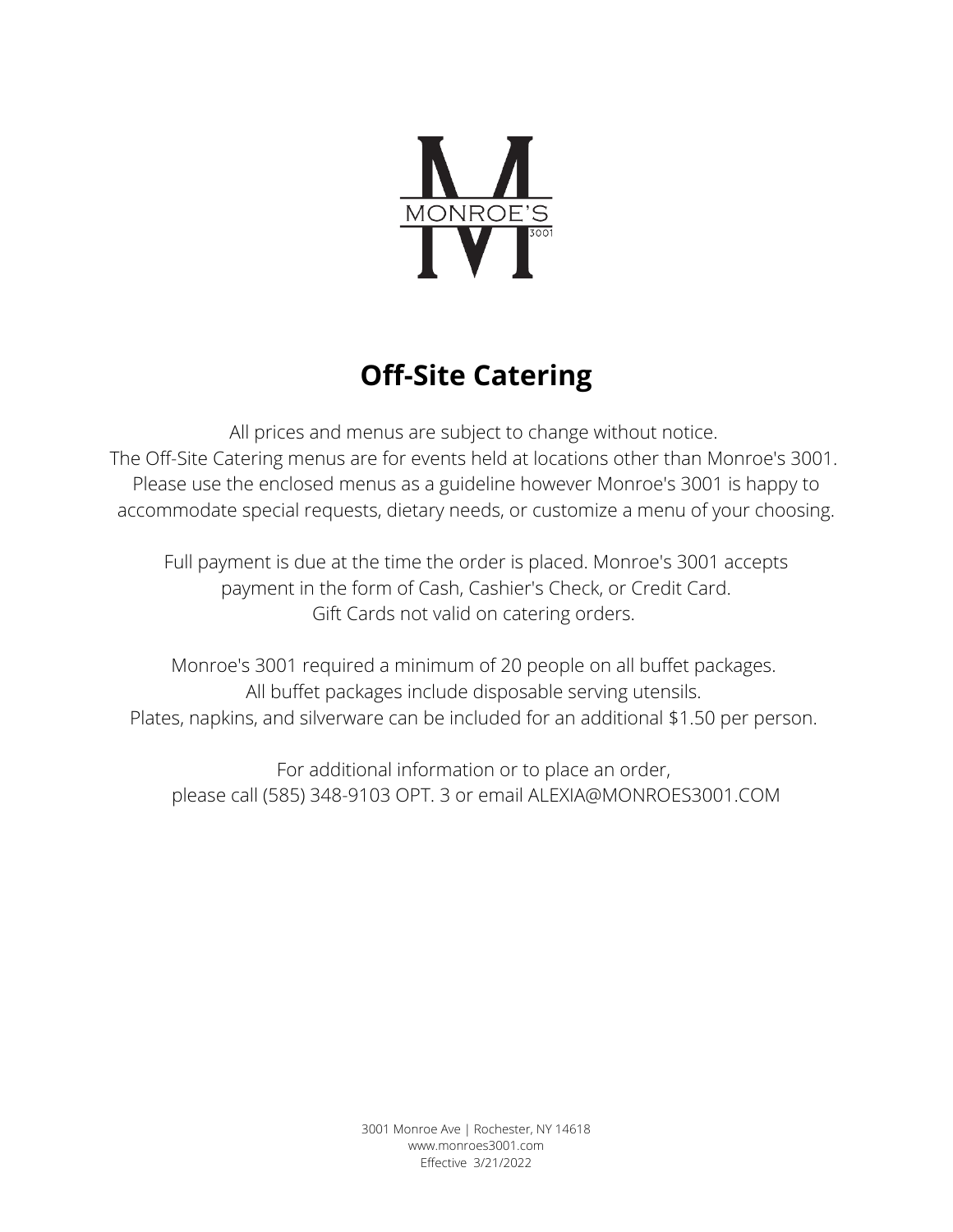### **Buffet Menus**

All prices and menus are subject to change without notice All buffet packages require a minimum of 20 people Available for Off-Site Catering only

#### **The Picolo Buffet \$18 per person**

Rolls and Butter House Salad Penne Marinara or Penne Vodka Greens & Beans or Broccoli with Garlic Roasted Potatoes Choice of One (1) Meats

#### **The Monroe Buffet \$20 per person**

Rolls and Butter House Salad Fresh Fruit Penne Marinara or Penne Vodka Greens & Beans or Broccoli with Garlic Roasted Potatoes Choice of Two (2) Meats

#### **The Panino Luncheon \$18 per person**

Fresh Fruit

House, Caesar, or Cranberry Blossom Salad Macaroni, Pasta, or Potato Salad Assorted Panini's and Wraps Assorted Cookies

#### **The Grand Buffet \$22 per person**

Rolls and Butter House, Caesar, or Cranberry Blossom Salad Penne Marinara or Penne Vodka Greens & Beans or Broccoli with Garlic Roasted Potatoes Eggplant Parmesan Choice of Two (2) Meats

### **Meat Choices:**

Herb Roasted Lemon Chicken (Bone-In), Chicken Milanese, Chicken Parmesan, Walnut Crusted Chicken, Chicken French, Chicken Cutlets, Baked Ham, Roast Beef Au Jus, Sausage with Peppers & Onions, or Eggplant Parmesan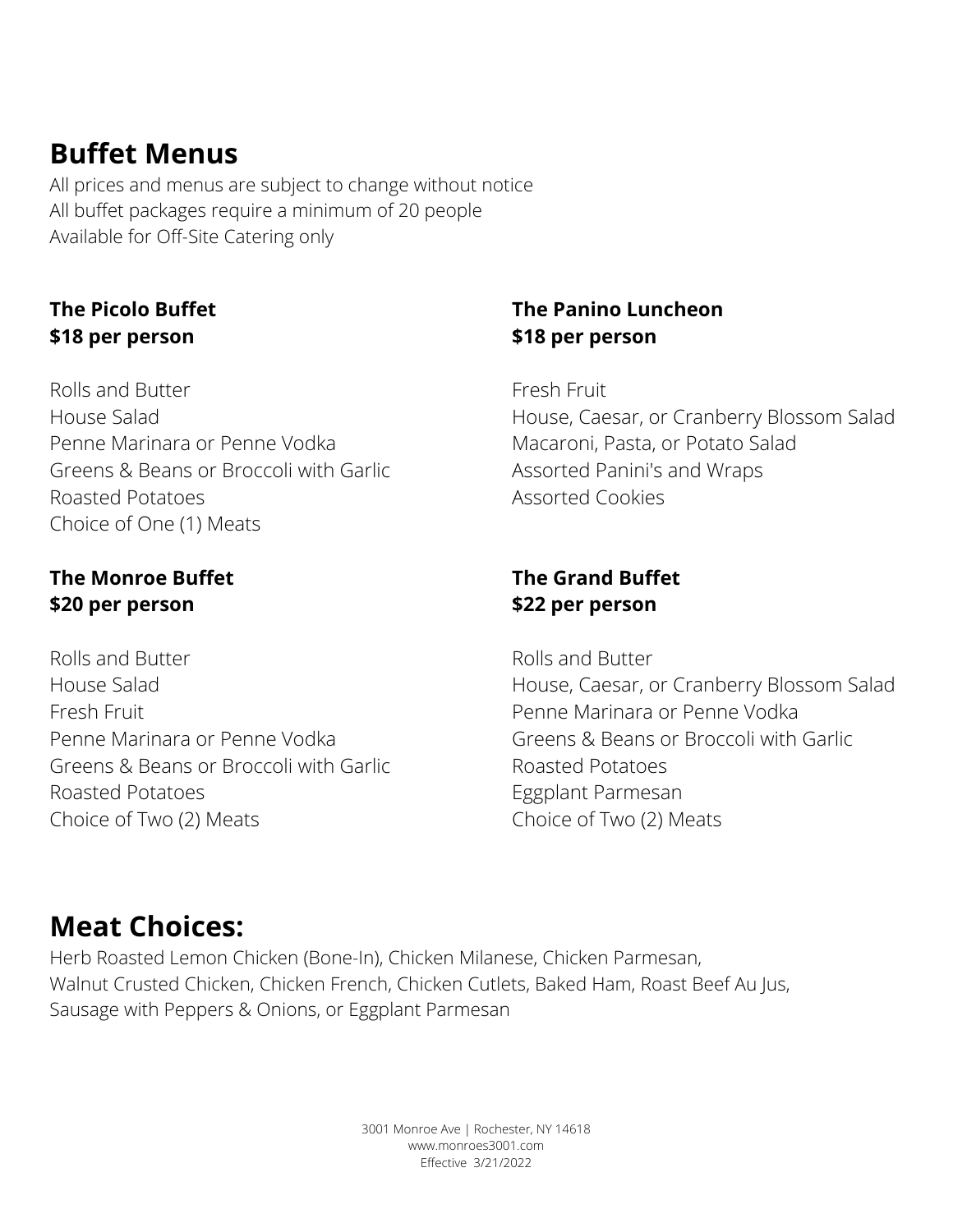## **Food by the Pan**

All prices and menus are subject to change without notice

Available for off-site catering only

| House Salad                                                                                                                      | Feeds 10 | Feeds 20 |
|----------------------------------------------------------------------------------------------------------------------------------|----------|----------|
| Spring Greens, Carrots, Cucumber, Tomato, Red Onion, & Parmesan Cheese<br>(served with house dressing)<br>Caesar Salad           | \$30     | \$50     |
| Romaine, Bacon, Mushroom, Red Onion, Parmesan Cheese, & Cheese Crisps<br>(served with caesar dressing)                           | \$40     | \$70     |
| Cranberry Blossom Salad<br>Spring Greens, Dried Cranberries, Gorgonzola Cheese, & Candied Pecans<br>(served with house dressing) | \$50     | \$90     |
| Grilled Chicken                                                                                                                  | \$70     | \$130    |
| Chicken Cutlets                                                                                                                  | \$70     | \$130    |
| Chicken French                                                                                                                   | \$75     | \$140    |
| Chicken Milanese                                                                                                                 | \$75     | \$140    |
| Chicken Parmesan (Marinara or Vodka)                                                                                             | \$75     | \$140    |
| Herb Roasted Lemon Chicken (Bone-In)                                                                                             | \$75     | \$140    |
| Walnut Crusted Chicken                                                                                                           | \$80     | \$150    |
| Eggplant Parmesan                                                                                                                | \$55     | \$100    |
| Roast Beef Au Jus                                                                                                                | \$75     | \$140    |
| Sausage with Peppers & Onions                                                                                                    | \$75     | \$140    |
| Katherine's Mashed Potatoes                                                                                                      | \$40     | \$70     |
| Roasted Potatoes                                                                                                                 | \$30     | \$50     |
| <b>Broccoli with Garlic</b>                                                                                                      | \$50     | \$90     |
| Green Beans                                                                                                                      | \$50     | \$90     |
| Chef's Vegetable                                                                                                                 | \$50     | \$90     |
| Roasted Brussels Sprouts                                                                                                         | \$50     | \$90     |
| Loaded Brussels Sprouts                                                                                                          | \$60     | \$110    |
| (with bacon, balsamic, & cheese blend)<br>Greens & Beans                                                                         |          |          |
| Greens & Beans with Sausage                                                                                                      | \$50     | \$90     |
|                                                                                                                                  | \$60     | \$110    |
| Lobster Mac and Cheese                                                                                                           | \$125    | \$240    |
| Five Cheese Lasagna                                                                                                              | \$75     | \$140    |
| Gnocchi with Marinara Sauce                                                                                                      | \$60     | \$110    |
| Gnocchi with Vodka Sauce                                                                                                         | \$65     | \$130    |
| Gnocchi with Greens & Beans                                                                                                      | \$75     | \$140    |
| Penne Marinara                                                                                                                   | \$40     | \$70     |
| Penne Vodka                                                                                                                      | \$45     | \$80     |
| Penne Alfredo                                                                                                                    | \$50     | \$90     |

Rolls & Butter \$2.50 each Parker House Rolls \$2.00 each Monroe's "Mile High" Quiche \$70 (8-12 slices)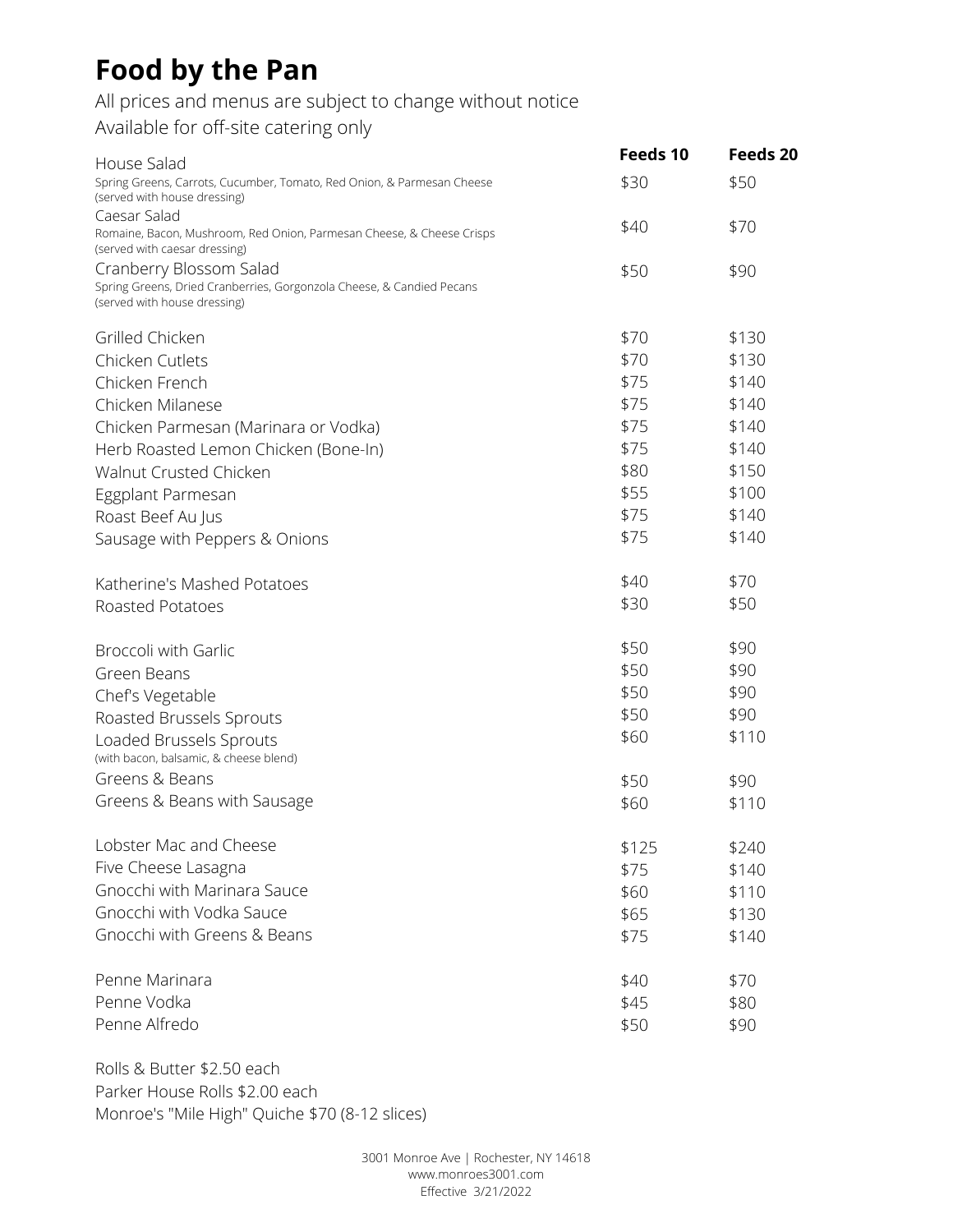## **Hot Hors D'oeuvres**

All prices and menus are subject to change without notice Available for off-site catering only

|                                                  | <b>50 Pieces</b> | 100 Pieces   |
|--------------------------------------------------|------------------|--------------|
| Artichokes French                                | \$150            | \$290        |
| Asparagus Rolls                                  | \$120            | \$230        |
| Brie En Croute with Raspberry                    | \$120            | \$230        |
| Bacon Wrapped Stuffed Jalapenos                  | \$150            | \$290        |
| Boneless Wings (Choice of Sauce)                 | \$75             | \$140        |
| Buffalo Chicken Spring Roll                      | \$150            | \$290        |
| Chicken French Bites                             | \$150            | \$290        |
| Clams Casino                                     | \$170            | \$330        |
| Coconut Shrimp                                   | Market Price     | Market Price |
| Crab Cakes with Remoulade Sauce                  | \$150            | \$290        |
| Cuban Rolls                                      | \$100            | \$190        |
| Eggplant Involtini                               | \$150            | \$290        |
| Goat Cheese & Honey Phyllo Triangle              | \$100            | \$190        |
| Herb Crusted Lollipop Lamb Chops                 | Market Price     | Market Price |
| Mini Arancini                                    | \$120            | \$230        |
| Mini Mushroom Truffle Arancini                   | \$120            | \$230        |
| Mini Roasted Tomato, Basil & Mascarpone Arancini | \$120            | \$230        |
| Mini House Made Meatballs - Marinara Sauce       | \$90             | \$170        |
| Mini House Made Meatballs - Vodka Sauce          | \$100            | \$190        |
| Mini House Made Meatballs - Swedish Style        | \$100            | \$190        |
| Mini Quiche                                      | \$120            | \$230        |
| Pigs in a Blanket                                | \$120            | \$230        |
| Petite Beef Wellington                           | \$150            | \$290        |
| Mini Potato Croquettes                           | \$120            | \$230        |
| Reuben Rolls                                     | \$100            | \$190        |
| Assorted Mini Sliders                            | \$4/each         | \$4/each     |
| Mozzarella Sticks                                | \$90             | \$170        |
| Onion Rings                                      | \$80             | \$150        |
| Sausage Rolls                                    | \$120            | \$230        |
| Scallops Wrapped in Bacon                        | Market Price     | Market Price |
| Shrimp Alexander                                 | Market Price     | Market Price |
| Spanakopita                                      | \$120            | \$230        |
| Spinach Artichoke Rolls                          | \$100            | \$190        |
| Stuffed Mushrooms (Bacon, Sausage, or Almond)    | \$160            | \$310        |
| Thai Spring Rolls                                | \$120            | \$230        |
| Walnut Crusted Chicken Bites                     | \$150            | \$290        |